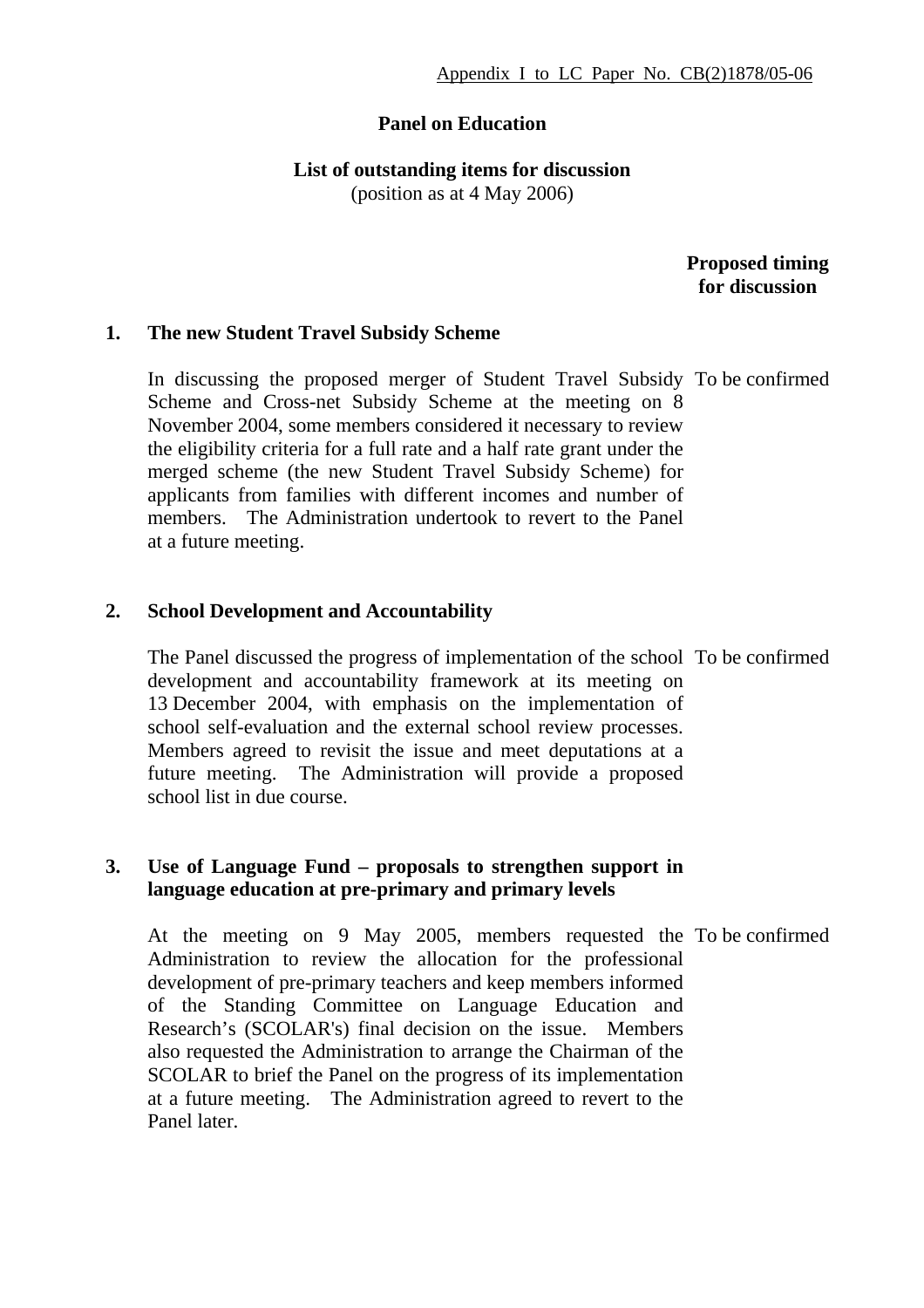## **4. Review on governance structure of UGC-funded institutions and their grievances and complaints mechanisms**

 At the meeting on 9 May 2005, Mr CHEUNG Man-kwong To be confirmed suggested that the Panel should follow up discussion on the governance structure of UGC-funded institutions and their internal grievances and complaint mechanisms. He also suggested that deputations should be invited to present views at the meeting. At the meeting on 10 April 2006, Dr Fernando CHEUNG raised the same suggestion again.

#### **5. Review of student financial assistance schemes**

 At the meeting on 11 July 2005, the Panel requested the To be confirmed Administration to review the provision of financial assistances to needy students under various student financial assistance schemes, having regard to the impact of the increases in tuition fees under the new academic structure for senior secondary education and higher education. The Administration agreed to revert to the Panel with the review results and recommendations in the new session.

#### **6. Future development of the textbook industry**

 Item proposed by Mrs Selina CHOW at the meeting on To be confirmed13 October 2005. Members noted that arising from the Administration's proposals on various copyright-related issues, the textbook industry had expressed grave concern about the impact of the proposed exemption of non-profit-making educational establishments and educational establishment subvented by Government from the proposed criminal liability for copying and distribution of copyright infringing printed works on the future development of the textbook industry. Members agreed to receive views from the industry and other sectors which might have different perspectives on the issue, including the Consumer Council which conducted annual surveys on textbook prices. Members of the Panel on Commerce and Industry will be invited to join the discussion of this item.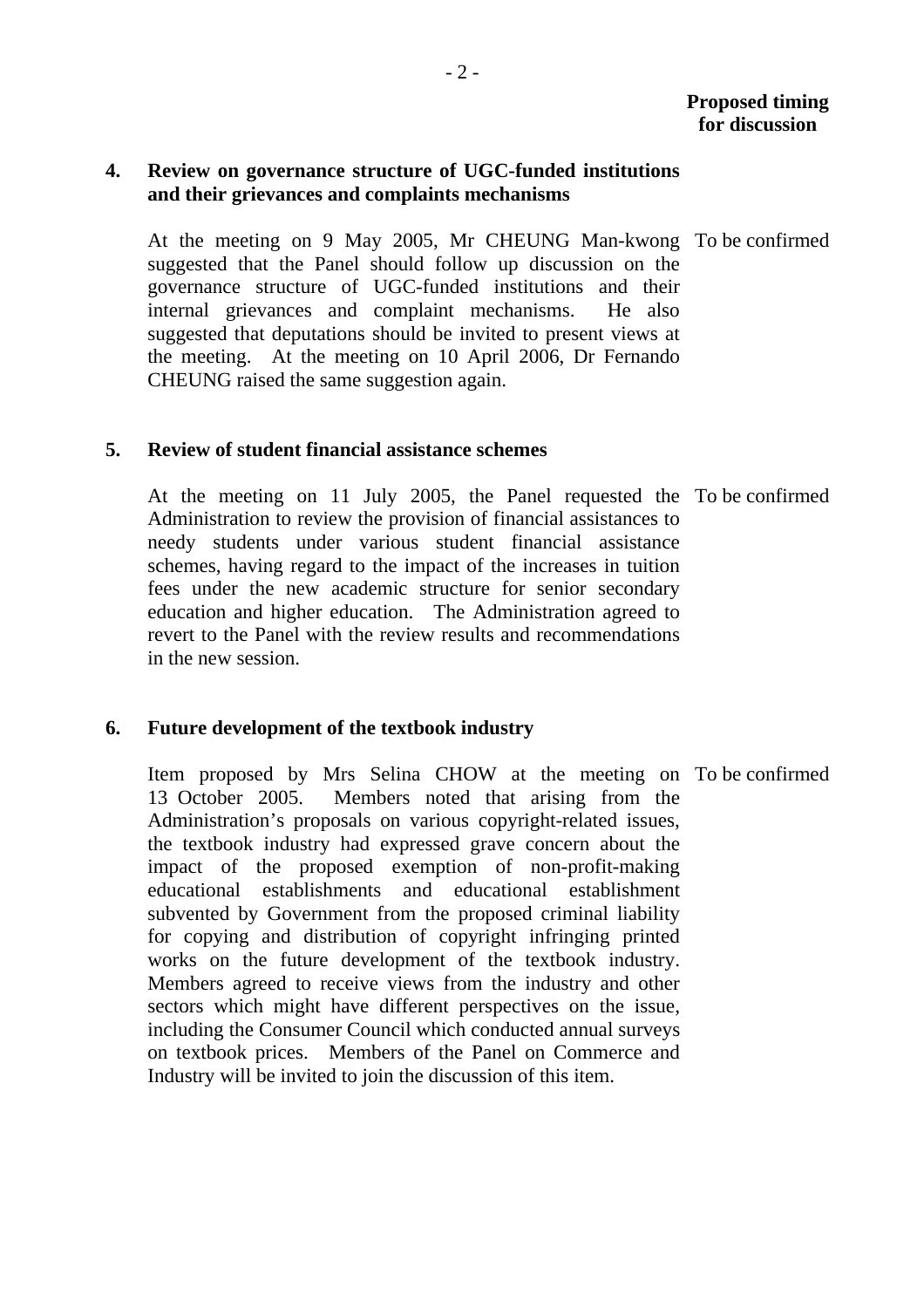## **7. Reduction of classes in secondary schools and merger of secondary schools**

 Item proposed by Mr CHEUNG Man-kwong at the meeting on To be confirmed 13 October 2005. Mr CHEUNG expressed concern about the reduction of classes in secondary schools in the light of a declining student population, and the proposed merger of secondary schools with less than 12 classes.

## **8. Arts and cultural studies in school education**

 Item proposed by Mrs Selina CHOW at the meeting on To be confirmed 13 October 2005. Mrs CHOW considered that the Panel should discuss the curriculum for arts and cultural studies in schools in the light of the Government's policy commitment to enrich the quality of life in Hong Kong.

# **9. Curriculum and assessment framework for new senior secondary education**

 At the meeting on 14 November 2005, Mr Patrick LAU expressed To be confirmed concern about the curriculum design of Liberal Studies under the new academic structure for senior secondary education. The Administration informed the meeting that the Education and Manpower Bureau had completed the consultation with the school sector on the design of the curriculum and assessment framework for the new senior secondary structure. The Administration would provide the Panel with an update on the latest developments in respect of the new academic structure for senior secondary education and higher education in early 2006.

# **10. Workload of teachers**

 Item proposed by Ms Audrey EU at the meeting on 12 December To be confirmed2005. Ms EU expressed concern about the long working hours and heavy workload of teachers in schools. Members agreed to discuss the item at a future meeting.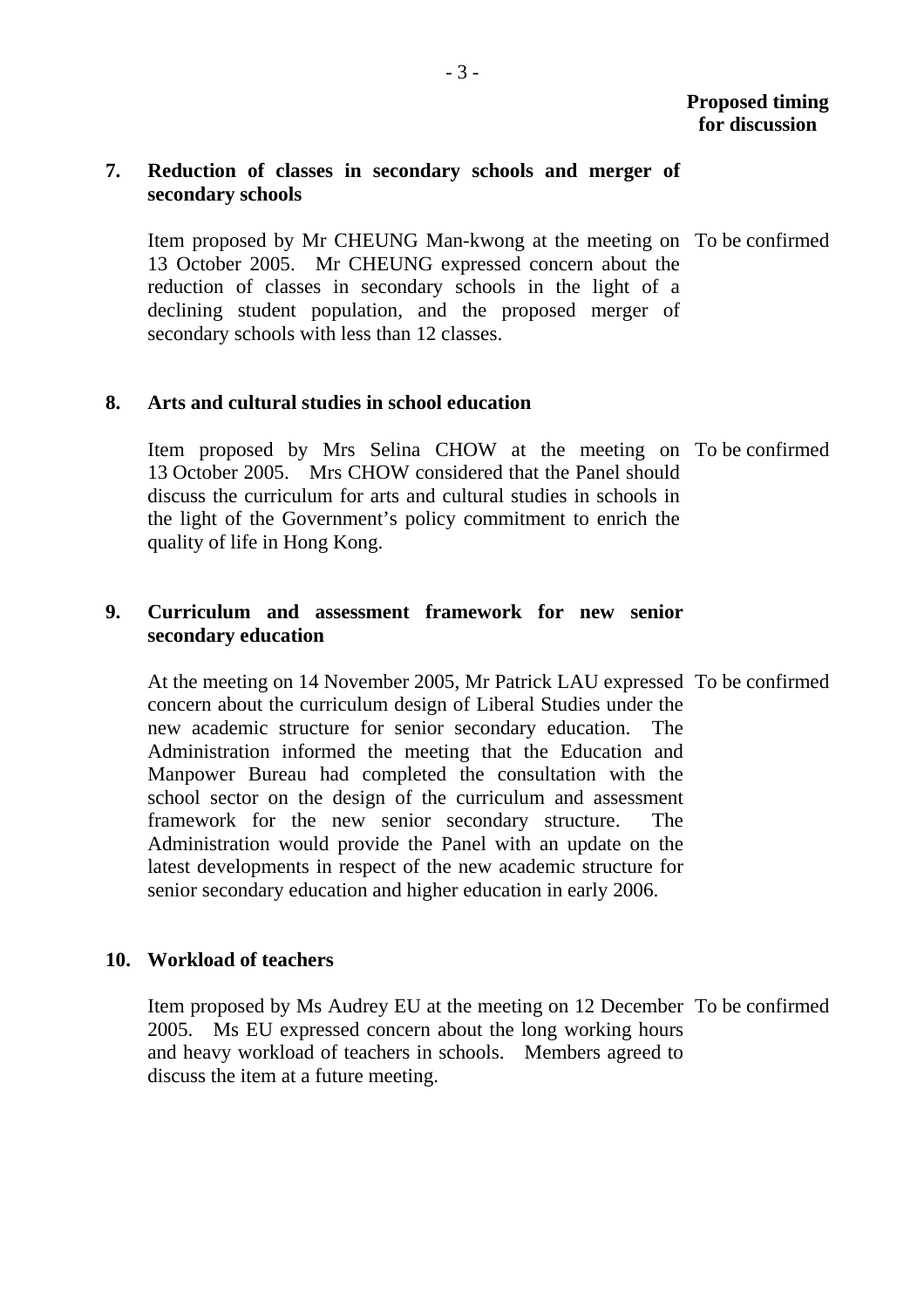## **11. Education for children of ethnic minorities**

 At the meeting on 9 January 2006, members agreed to follow up To be confirmed the issue at a future meeting. The Administration's response to members' concerns was issued vide LC Paper No. CB(2)1536/05-06(01) on 29 March 2006.

## **12. Appointment of government school teachers on permanent terms under the new civil service entrance system**

 Item proposed by Mr LEUNG Yiu-chung. Mr LEUNG is To be confirmed concerned that some serving teachers in government school are unable to convert to permanent terms upon completion of a six-year contract.

# **13. Remuneration systems in University Grants Committee (UGC)-funded institutions after deregulation of university salaries**

 The Panel had a follow-up discussion on this matter on To be confirmed 26 January 2006 at which views and concerns of deputations were received. The Administration will consider the members' views and revert to the Panel at a future meeting.

# **14. Implementation of research projects funded by the Education and Manpower Bureau (EMB)**

 Item proposed by Mr LEUNG Yiu-chung. Mr LEUNG is To be confirmed concerned about the allegation made by the University Education Concern Group that EMB had unduly influenced the work of academics in the conduct of research projects funded by EMB by way of the bidding mechanism. Members agreed to discuss the issue at a future meeting.

# **15. Restructuring of classes under the new academic structure for senior secondary education**

 Item proposed by the Administration. The Administration intends to brief Members on the principles and measures to be adopted in the restructuring of classes under the new academic structure for senior secondary education to be implemented in 2009-10. 12 June 2006